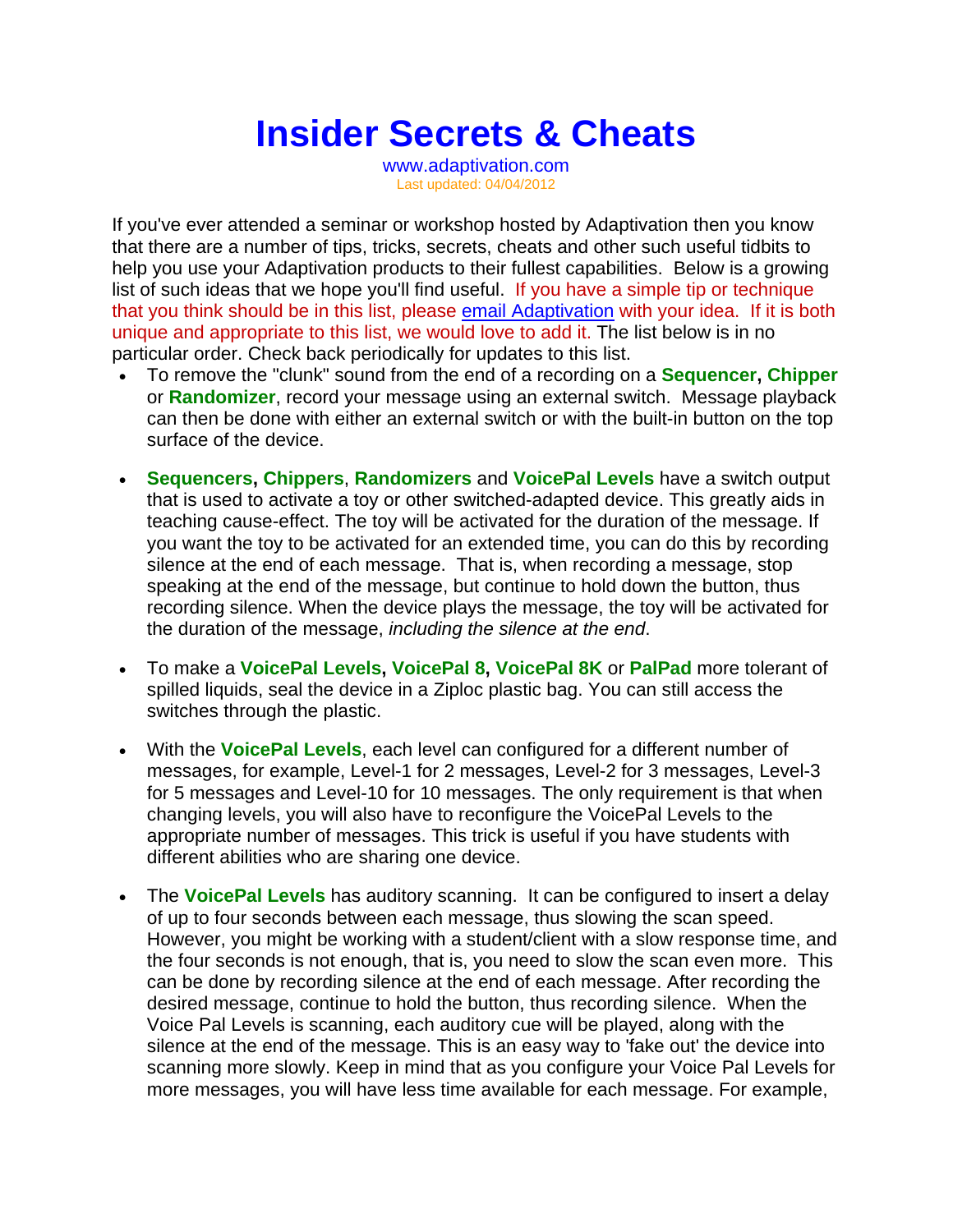if the device is configured for three messages (Long Play mode), you will have 1:19 minutes for each message. Ten messages (Short Play mode) will allow only 0:09 seconds for each message.

- The **VoicePal Levels** has a jack (SCAN SPK) for connecting an external pillow speaker or headphones for use during auditory scanning. This allows the auditory cue to be heard in a private manner. When the desired message is selected, the main speaker plays the message. It is important to remember that the SCAN SPK jack accepts only stereo headphones or other speakers with a stereo plug. If you want to use a pillow speaker (such as Radio Shack #33-209) or other mono speaker, then a stereo-to-mono adapter (Radio Shack #274-374) will be needed. Keep in mind that the pillow speakers by definition are not very loud. If you need an external scanning speaker that is louder consider Radio Shack's Mini Audio Amplifier (#277-1008); a stereo-to-mono adaptor will be needed. Radio Shack also has several portable stereo speakers, (40-1441, 40-1442, 40-1469, 40-1472, 55005467). These speakers are stereo, and do not need a stereo-to-mono adaptor.
- You can use an external speaker with the **VoicePal Levels**. This is useful for connecting your device to amplified speakers or to a public address system. This speaker plugs into the jack labeled "EXT SPK," and can be a mono speaker or a stereo speaker. If you use a stereo speaker, sound will be produced on only the left side. To get sound on both the right and left sides, use Radio Shack's Mono-to-Stereo adaptor (#274-368). Any of the speakers listed above should work.
- If your **SwitchBoard** is inadvertently activating, check the overlay symbols that you have inserted into the overlay pockets. They should NOT be laminated. Laminating your overlay symbols increases their thickness which can cause the circuitry inside the device to activate. This is also true of paper that is very thick. Use standard weight paper, and don't laminate it.
- Did you know that your **SwitchBoard** can be used with more than symbols inserted into the overlay pockets? Instead of, or in addition to the symbols, you can attach objects to the switches of the SwitchBoard. Place the objects directly on the top surface of each switch, or use Velcro to attach them. If it is attached with a sufficient amount of Velcro, you can activate the switch simply by removing the object from the SwitchBoard. In the same manner, you can use objects on **Pal Pads**.
- **Taction Pads** are sensitive to the moisture in the skin of your hands. If your hands are too dry, the Taction Pad will appear to be lacking sensitivity. Use hand lotion to restore moisture to your skin. This will increase the sensitivity of the Taction Pad. Be sure that you do not have residual lotion on your hands. If you do, it may rub off onto the Taction Pad, causing it to continually activate. If this happens, wipe the Taction Pad with a clean cloth.
- If you want to use an object to activate a **Taction Pad** by pressing the object against the Taction Pad, it will not work if the object is nonconductive. Attach aluminum foil (or Conductive Foam) to the part of the object that will be making contact with the Taction Pad. This also works well for pointer sticks and arm cuffs.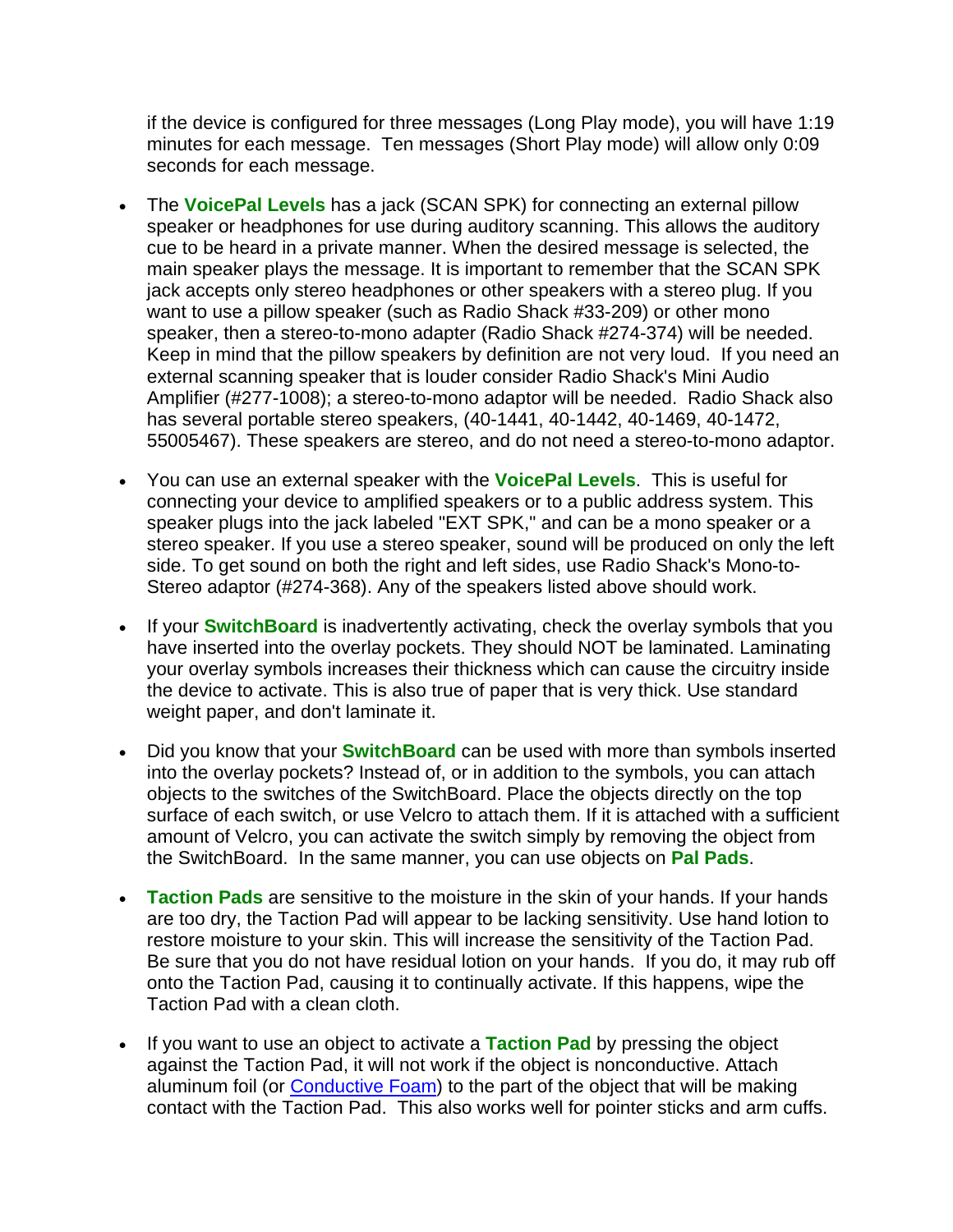- **Taction Pads** are not true switches. They work by detecting the moisture in your hands. If you attempt to use a Taction Pad in a device from a manufacturer other than Adaptivation, it will not function properly. Special electronics are needed to make the Taction Pad 'act' like a switch. If you want to use a Taction Pad with another manufacturer's device or with a switch-adapted toy, you can do so by using the Link Switch.
- To increase the durability of a **Taction Pad**, do one or more of the following. 1) Tape the cord to the surface where the Taction Pad is adhered. This will prevent the cord from flexing at the point where it joins with the Taction Pad. 2) Drill holes in the surface of your picture board or object board. Route the cables through these holes to the back side of the board. 3) Wrap the Taction Pan around the edge of the picture board so that the cables are on the back side, but most of the Taction Pad will be on the front side.
- Increase the reusability of your **Taction Pads** by placing clear transparency film on the adhesive side. Then use Velcro in the corners to attach your Taction Pad to a picture or object. Or, you can attach Reusable Adhesive to the adhesive side of the Taction Pad. This will make the Taction Pad act more like a Post It Note than like tape.
- The adhesive on a **Taction Pad** is very aggressive so once you have attached it to something, it is likely that it will be permanent. When making a picture board or object board or when adapting objects, do detailed planning of the layout of the Taction Pads, cords and objects before committing to a permanent placement. Once you are satisfied with the layout, make it permanent by removing the paper backing, and attaching the Taction Pads in their proper locations.
- **Taction Pads** can be cut with a scissors, but there is a right way and a wrong way to do it. Refer to the instruction manual for the right way. After the cut is made, the portion **with** the cord is your 'new' Taction Pad. The other portion is not usable and can be discarded.
- If you have a squeeze toy that you would like to adapt with Adaptivation's **Pneumatic Switch**, but there is no whistle hole in which to mount it, you can drill or pierce a hole in the toy, then insert the nozzle of the Pneumatic Switch into the new hole. If there is a whistle hole in the toy but it doesn't fit the nozzle, you might be able to plug the hole with hot-melt glue, then drill or pierce a new hole to fit the nozzle.
- After time, you might accumulate many adapted-book and adapted-toy applications for use with your Adaptivation equipment. Keep your applications well organized by placing each one of them in its own Zip Lock bag. Then, hang these bags on the wall on a peg board. Place into each bag very detailed, step-by-step instructions for how to reconstruct the application. This is useful for others who are not familiar with your application. Be very explicit and very complete in your instructions. Include such things as: for whom the application is intended; the assistive device